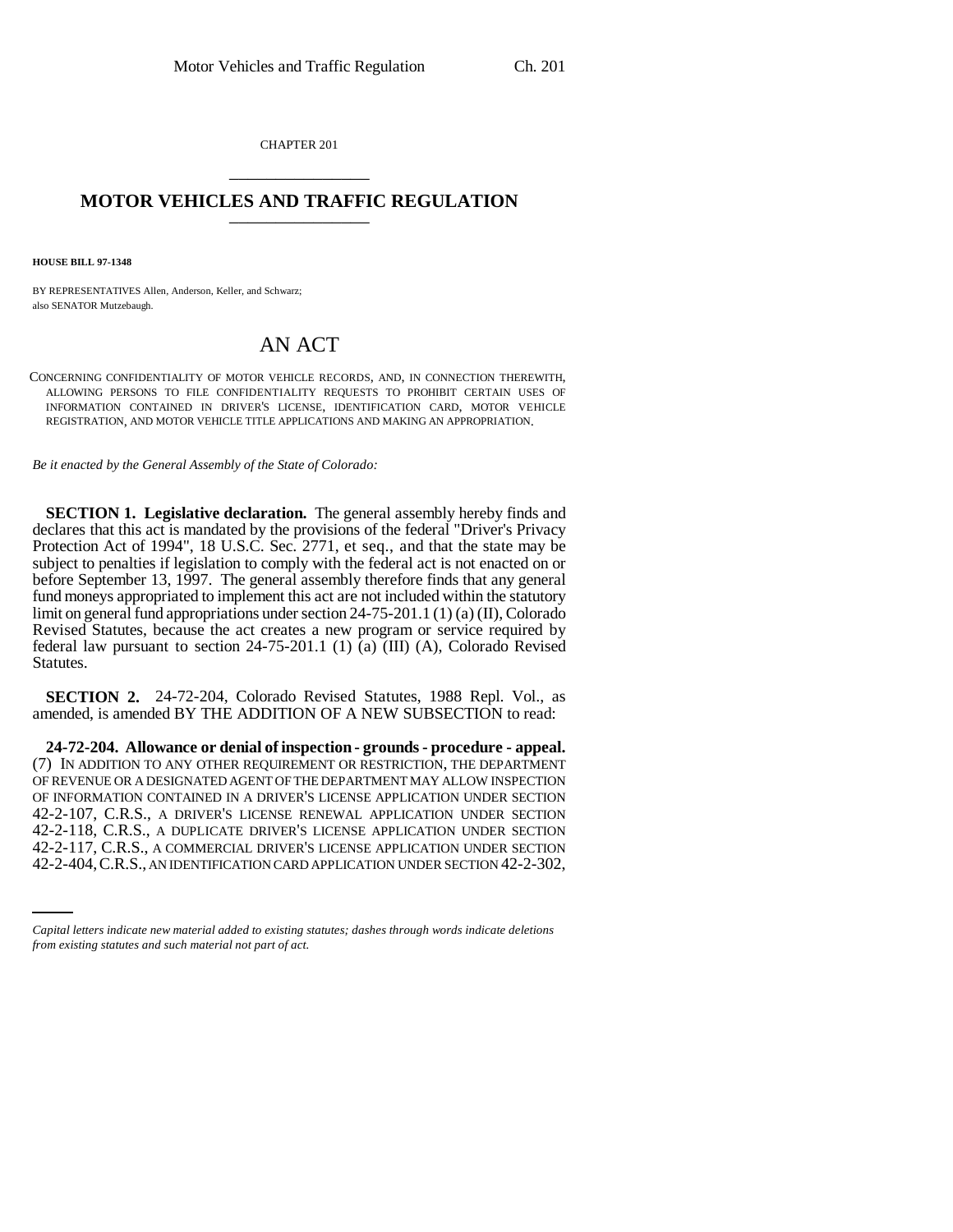C.R.S., A MOTOR VEHICLE TITLE APPLICATION UNDER SECTION 42-6-103, C.R.S., A MOTOR VEHICLE REGISTRATION APPLICATION UNDER SECTION 42-3-112, C.R.S., OR OTHER OFFICIAL RECORD OR DOCUMENT MAINTAINED BY THE DEPARTMENT UNDER SECTION 42-2-121, C.R.S., TO A REQUESTOR, OTHER THAN A PERSON IN INTEREST OR A FEDERAL, STATE, OR LOCAL GOVERNMENT AGENCY CARRYING OUT ITS OFFICIAL FUNCTIONS, ONLY UPON OBTAINING A COMPLETED REQUESTOR RELEASE FORM UNDER SECTION 42-1-206 (1)(b), C.R.S. IF THE REQUESTOR RELEASE FORM INDICATES THAT THE REQUESTOR WILL USE INFORMATION CONTAINED IN RECORDS, REQUESTED INDIVIDUALLY, OR IN BULK, FOR ANY PURPOSE OTHER THAN A PURPOSE AUTHORIZED BY LAW, INCLUDING AN AUTHORIZED USE UNDER THE FEDERAL "DRIVER'S PRIVACY PROTECTION ACT OF 1994", 18 U.S.C. SEC. 2721, ET SEQ., OR THE LAWFUL USE OF THE RECORDS BY THE PRESS AND NEWS MEDIA IN GATHERING NEWS INFORMATION, THE DEPARTMENT OR AGENT SHALL DENY INSPECTION OF ANY MOTOR VEHICLE OR DRIVER RECORD FOR WHICH A CONFIDENTIALITY REQUEST FORM HAS BEEN FILED PURSUANT TO SECTION 42-2-121 (4), C.R.S.

**SECTION 3.** 42-1-206, Colorado Revised Statutes, 1993 Repl. Vol., as amended, is amended to read:

**42-1-206. Records open to inspection - furnishing of copies.** (1) (a) Except as provided in part 2 of article 72 of title 24, C.R.S., all records made public records by any provision of this title and kept in the office of the department shall be open to inspection by the public during business hours under such reasonable rules and regulations relating thereto as the executive director of the department may prescribe.

(b) (I) THE DEPARTMENT SHALL PREPARE A REQUESTOR RELEASE FORM AND MAKE SUCH FORM AVAILABLE TO THE DEPARTMENT'S DESIGNATED AGENTS. THE FORM SHALL INCLUDE THE FOLLOWING:

(A) A STATEMENT INDICATING WHETHER THE REQUESTOR WILL USE THE MOTOR VEHICLE OR DRIVER RECORDS OR TRANSFER SUCH RECORDS TO ANOTHER PERSON FOR ANY PURPOSE OTHER THAN A PURPOSE AUTHORIZED BY LAW, INCLUDING ANY AUTHORIZED USE UNDER THE FEDERAL "DRIVER'S PRIVACY PROTECTION ACT OF 1994", 18 U.S.C. SEC. 2721, ET SEQ., OR THE LAWFUL USE OF THE RECORDS BY THE PRESS AND NEWS MEDIA IN GATHERING NEWS INFORMATION; AND

(B) A WARNING THAT ANY PERSON USING MOTOR VEHICLE OR DRIVER RECORDS FOR IMPROPER PURPOSES MAY BE SUBJECT TO CIVIL PENALTIES UNDER FEDERAL LAW.

(II) THE DEPARTMENT OR A DESIGNATED AGENT SHALL REQUIRE ANY PERSON, OTHER THAN A PERSON IN INTEREST AS DEFINED IN SECTION 24-72-202(4),C.R.S., OR A FEDERAL, STATE, OR LOCAL GOVERNMENT AGENCY CARRYING OUT ITS OFFICIAL FUNCTIONS, REQUESTING INSPECTION OF A MOTOR VEHICLE OR DRIVER RECORD FROM THE DEPARTMENT OR AGENT INDIVIDUALLY, OR IN BULK, TO SIGN A REQUESTOR RELEASE FORM PRIOR TO PROVIDING THE RECORD TO SUCH PERSON. THE DEPARTMENT OR DESIGNATED AGENT MAY ALLOW INSPECTION OF MOTOR VEHICLE AND DRIVER RECORDS ONLY AS AUTHORIZED UNDER SECTION 24-72-204 (7), C.R.S.

(2) (a) Upon written application and the payment of a fee of two dollars and twenty cents per copy, or search therefor, for each copy requested, the department shall furnish to any person a photostatic copy of any specified record or accident report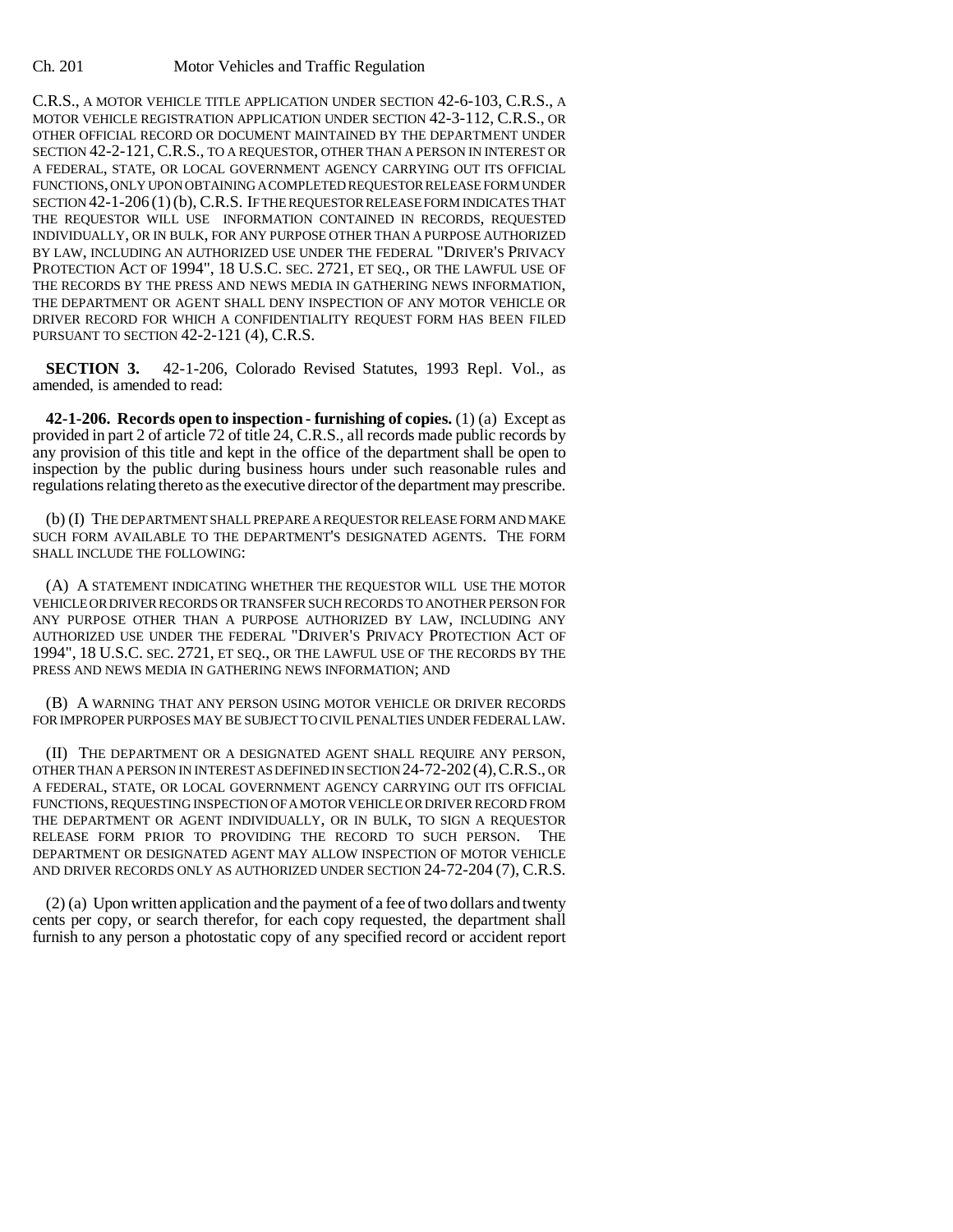specifically made a public record by any provision of this title and shall, for the additional fee of fifty cents per certification, if requested, certify the same. Any information required to be kept confidential by section 24-72-204 (3.5) (a), C.R.S., shall be rendered illegible by the department on any copy furnished pursuant to this section. All fees collected under the provisions of this subsection (2) shall be used to defray the expenses of providing such copies; except that ten cents of each fee collected by the department shall be credited to the special purpose account established under section 42-1-211 and used as provided in said section.

(b) AN AUTHORIZED AGENT OF THE DEPARTMENT SHALL NOT PROVIDE THE SERVICE OF FURNISHING COPIES OF CERTAIN RECORDS TO MEMBERS OF THE PUBLIC IF COPIES OF SUCH RECORDS ARE AVAILABLE TO THE PUBLIC DIRECTLY FROM THE DEPARTMENT.

**SECTION 4.** 42-2-121, Colorado Revised Statutes, 1993 Repl. Vol., as amended, is amended BY THE ADDITION OF A NEW SUBSECTION to read:

**42-2-121. Records to be kept by the department - admission of records in court.** (4) (a) THE DEPARTMENT SHALL PLACE A CONFIDENTIALITY NOTICE ON ANY DRIVER'S LICENSE APPLICATION FORM UNDER SECTION 42-2-107, DRIVER'S LICENSE RENEWAL APPLICATION UNDER SECTION 42-2-118, DUPLICATE DRIVER'S LICENSE APPLICATION UNDER SECTION 42-2-117, COMMERCIAL DRIVER'S LICENSE APPLICATION UNDER SECTION 42-2-404, IDENTIFICATION CARD APPLICATION FORM UNDER SECTION 42-2-302, MOTOR VEHICLE TITLE APPLICATION FORM UNDER SECTION 42-6-103, OR MOTOR VEHICLE REGISTRATION APPLICATION FORM UNDER SECTION 42-3-112. THE DEPARTMENT SHALL INDICATE IN SUCH NOTICE THAT ANY PERSON FILING SUCH A FORM MAY FILE A CONFIDENTIALITY REQUEST FORM WITH THE DEPARTMENT REQUESTING THAT THE INFORMATION CONTAINED IN THE PERSON'S MOTOR VEHICLE OR DRIVER RECORD NOT BE USED FOR ANY PURPOSE OTHER THAN A PURPOSE AUTHORIZED BY LAW.

(b) THE DEPARTMENT SHALL PREPARE A CONFIDENTIALITY REQUEST FORM AND SHALL PROVIDE THE FORM TO THE DESIGNATED AGENTS OF THE DEPARTMENT. THE DEPARTMENT AND THE DESIGNATED AGENTS SHALL MAKE SUCH FORM AVAILABLE TO ANY PERSON ON REQUEST. THE DEPARTMENT AND THE DESIGNATED AGENTS SHALL BE THE SOLE DISTRIBUTORS OF SUCH FORM. THE FORM SHALL CONTAIN INSTRUCTIONS FOR FILING THE FORM WITH THE DEPARTMENT AND SHALL CONTAIN THE FOLLOWING NOTICES:

(I) THAT THE FILING OF A CONFIDENTIALITY REQUEST FORM WILL NOT PREVENT INSPECTION OF MOTOR VEHICLE OR DRIVER RECORD INFORMATION BY ALL PERSONS, INCLUDING THE RELEASE OF INFORMATION TO THE PRESS AND NEWS MEDIA FOR THE GATHERING OF NEWS RELATED INFORMATION;

(II) THAT THE FILING OF A CONFIDENTIALITY REQUEST FORM WILL NOT CEASE ALL SURVEYS, MARKETING, OR SOLICITATIONS RECEIVED BY THE PERSON BY TELEPHONE, MAIL, OR OTHER MEANS AND WILL NOT AVOID USE OF MOTOR VEHICLE OR DRIVER RECORD INFORMATION THAT WAS OBTAINED BY PERSONS PRIOR TO SEPTEMBER 1, 1997;

(III) THAT THERE WILL BE A DELAY BETWEEN THE DATE OF FILING OF A CONFIDENTIALITY REQUEST FORM AND THE DATE THE CONFIDENTIALITY REQUEST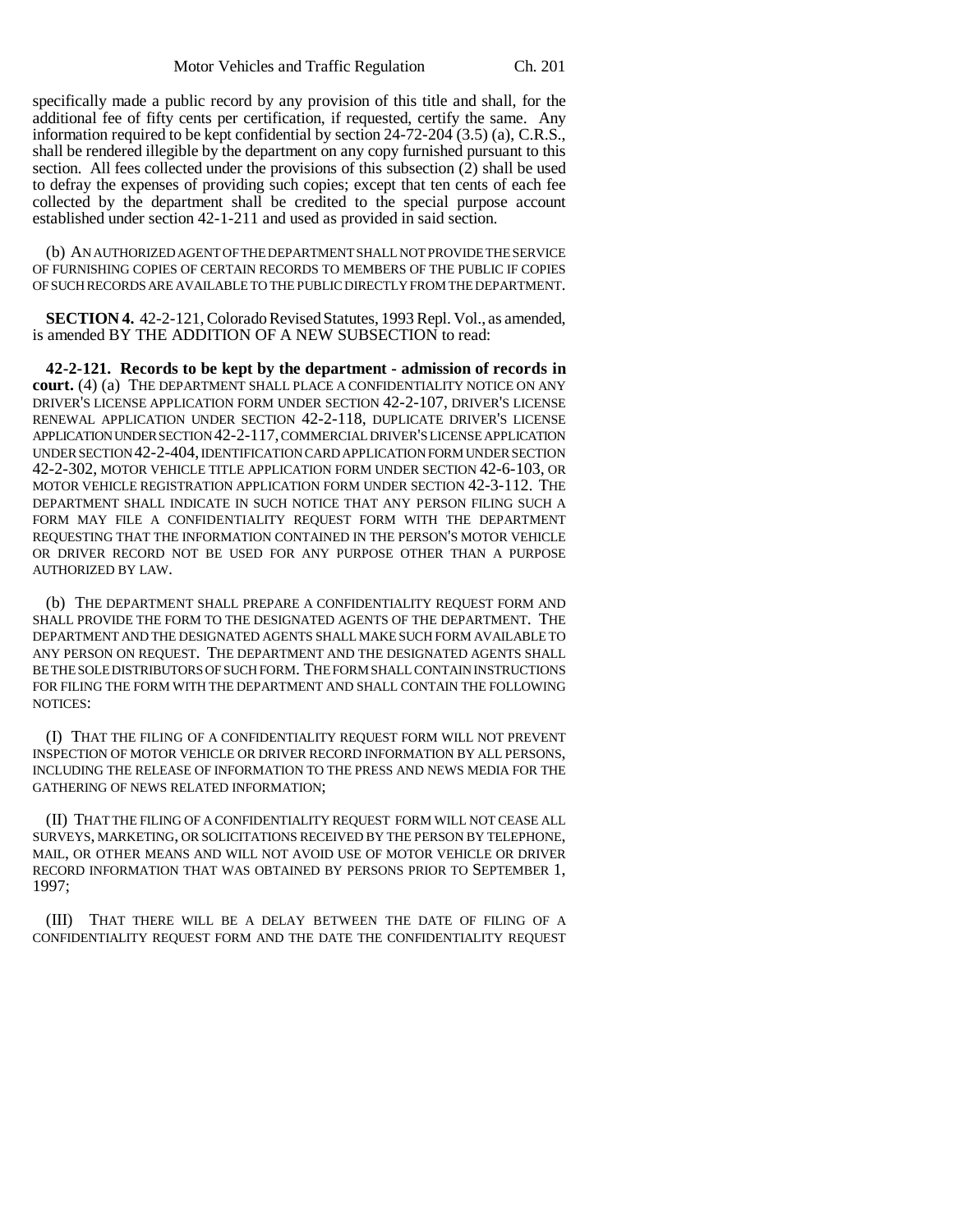## BECOMES EFFECTIVE; AND

(IV) THAT CONFIDENTIALITY ONLY INCLUDES PERSONAL INFORMATION CONTAINED IN RECORDS FILED PURSUANT TO DRIVER'S LICENSE APPLICATIONS, IDENTIFICATION CARD APPLICATIONS, MOTOR VEHICLE TITLE APPLICATIONS, AND MOTOR VEHICLE REGISTRATION APPLICATIONS.

(c) ANY PERSON MAKING A REQUEST UNDER THIS SUBSECTION (4) THAT INFORMATION IN MOTOR VEHICLE OR DRIVER RECORDS NOT BE USED FOR ANY PURPOSE OTHER THAN A PURPOSE AUTHORIZED BY LAW SHALL PROVIDE THE INFORMATION REQUESTED BY THE DEPARTMENT IN THE CONFIDENTIALITY REQUEST FORM AND FILE THE FORM DIRECTLY WITH THE DEPARTMENT. THE DEPARTMENT SHALL PROCESS SUCH FORMS AND SHALL NOTIFY THE DESIGNATED AGENTS REGARDING WHICH MOTOR VEHICLE AND DRIVER RECORDS ARE SUBJECT TO CONFIDENTIALITY REQUESTS.

(d) A CONFIDENTIALITY REQUEST EXPIRES UPON A REQUEST BY THE PERSON TO RESCIND THE CONFIDENTIALITY REQUEST OR UPON THE RENEWAL OF THE MOTOR VEHICLE OR DRIVER RECORD; EXCEPT THAT A CONFIDENTIALITY REQUEST FORM FILED IN CONNECTION WITH A MOTOR VEHICLE REGISTRATION APPLICATION SHALL REMAIN IN FORCE UNTIL THE MOTOR VEHICLE IS TRANSFERRED OR THE PERSON REQUESTS THAT THE CONFIDENTIALITY REQUEST BE RESCINDED.

**SECTION 5.** 42-1-210, Colorado Revised Statutes, 1993 Repl. Vol., as amended, is amended to read:

**42-1-210. County clerk and recorders and manager of revenue as agents legislative declaration.** (1) The county clerk and recorder in each county in the state of Colorado, and in the city and county of Denver the manager of revenue, is hereby designated as the authorized agent of the department for the administration of the provisions of articles 3 and 6 of this title relating to registrations of motor vehicles in such county; and for the enforcement of the provisions of section 42-6-139 relating to the registering and titling of motor vehicles in such county; and for the enforcement of the provisions of section 38-29-120, C.R.S., relating to the titling of manufactured homes; but any such authorized agent in a county has the power to appoint and employ such motor vehicle registration and license clerks as are actually necessary in the issuance of motor vehicle licenses and shall retain for the purpose of defraying such expenses, including mailing, a sum equal to one dollar per paid motor vehicle registration and registration requiring a metallic plate, plates, or validation tab or sticker as provided in section 42-3-113. This fee of one dollar shall apply to every registration of a motor vehicle which is designed primarily to be operated or drawn on any highway of this state, except such vehicles as are specifically exempted from payment of any registration fee by the provisions of article 3 of this title, and shall be in addition to the annual registration fee prescribed by law for such vehicle. Such fee of one dollar, when collected by the department, shall be credited to the same fund as registration fees collected by the department. The county clerk and recorders and the manager of revenue in the city and county of Denver so designated as the authorized agents of the department, as provided in this section, shall serve as such authorized agents under the provisions of this part 2 without additional remuneration or fees, except as otherwise provided in articles 1 to 6 of this title.